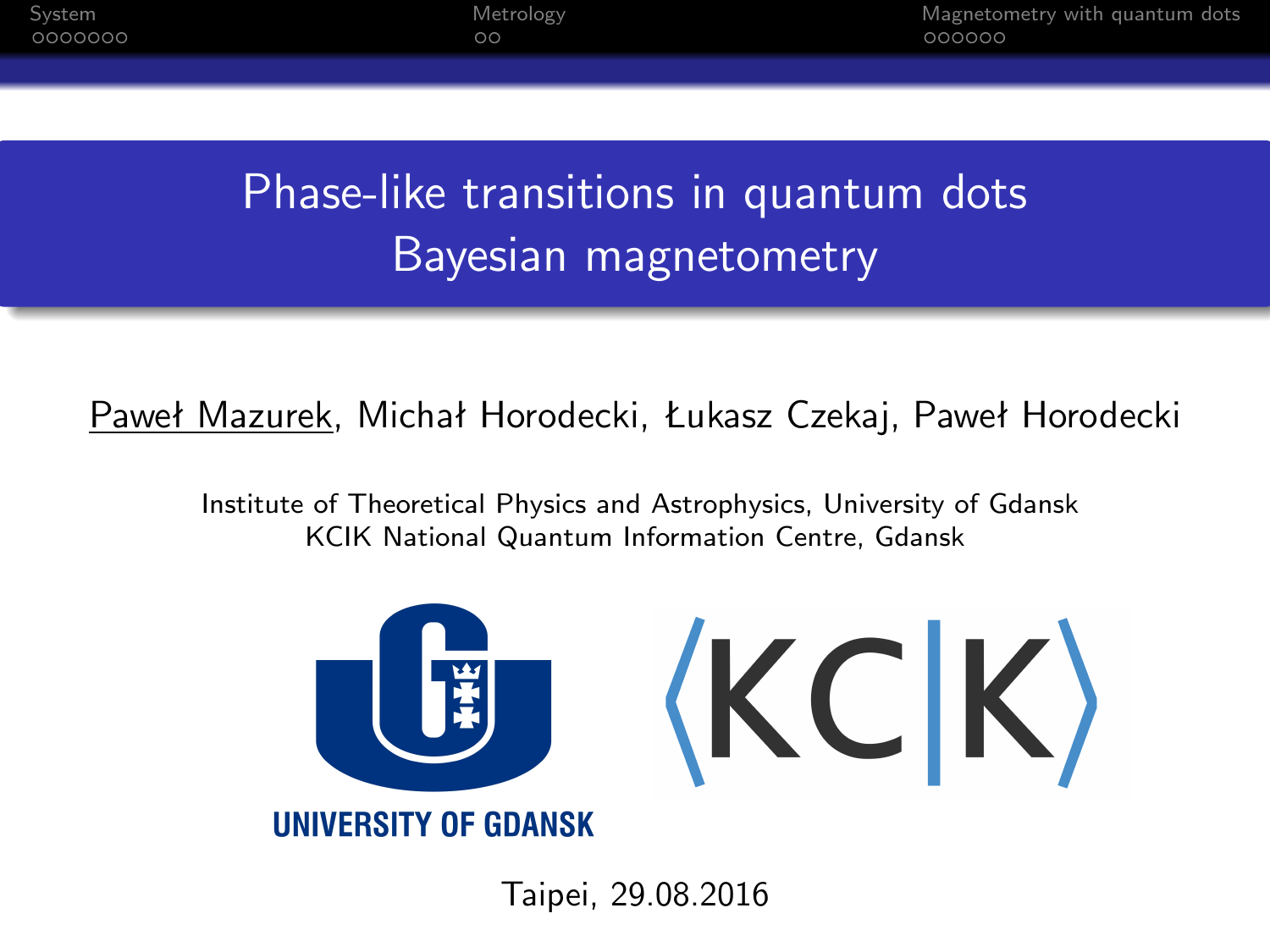<span id="page-1-0"></span>[System](#page-1-0) [Magnetometry with quantum dots](#page-11-0)<br>  $\bullet$ 000000

# Quantum dot spin qubits in GaAs

semiconductor band structure  $+$  litography principles *⇓* single electron quantum dots

valence bound based on s orbitals *⇓* decoherence from isotropic hyperfine interaction

dipol-dipol interaction negligible for  $t \leqslant 10^{-7}$ s

nuclear Zeeman splitting  $\approx 10^3$  smaller than electron splitting



GaAs/AlGaAs heterostructure [1]

<sup>[1]</sup> T. Botzem, R. McNeil, D. Schuh, D. Bougeard, H. Bluhm, Nature Communications, Volume 7, id. 11170 (2016).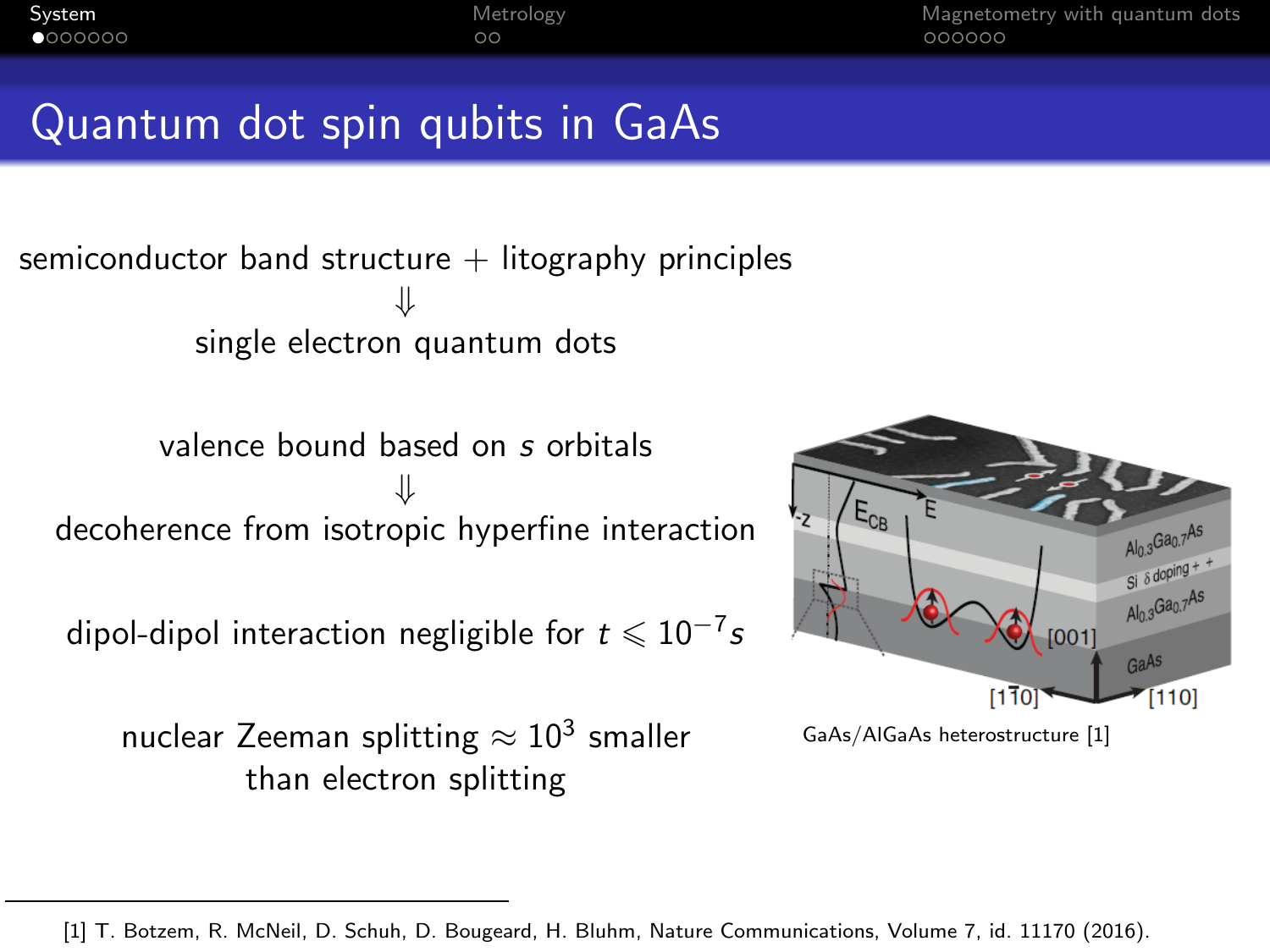[System](#page-1-0) and the [Metrology](#page-9-0) Metrology and [Magnetometry with quantum dots](#page-11-0) on the Magnetometry with quantum dots on  $\circ$  on  $\circ$  on  $\circ$  on  $\circ$  on  $\circ$  on  $\circ$  on  $\circ$  on  $\circ$  on  $\circ$  on  $\circ$  on  $\circ$  on  $\circ$  on  $\circ$  on  $\circ$  on

#### Hyperfine interaction

$$
H = \Omega \hat{S}^z + \hat{D} + \hat{V},
$$
  

$$
\Omega = -g\mu_B B, \ \hat{D} = \sum_k a_k \hat{S}^z \hat{I}_k^z, \ \hat{V} = \frac{1}{2} \sum_k a_k \left( \hat{S}^+ \hat{I}_k^- + \hat{S}^- \hat{I}_k^+ \right)
$$
  

$$
\hat{S}^{\pm} = \hat{S}^x \pm i \hat{S}^y
$$



 $\rho(t) = \textit{Tr}_\mathcal{R}[e^{-iHt} \rho_{tot}(0) e^{iHt}]$ . Initial state  $\rho_{tot}(0) = \rho(0) \otimes \mathcal{R}(0)$ Box model:  $\forall_k a_k = A/n = \alpha$ ,  $\sum_k a_k = A$ , valid for  $t \ll \frac{n}{A} \approx 10^4$  ns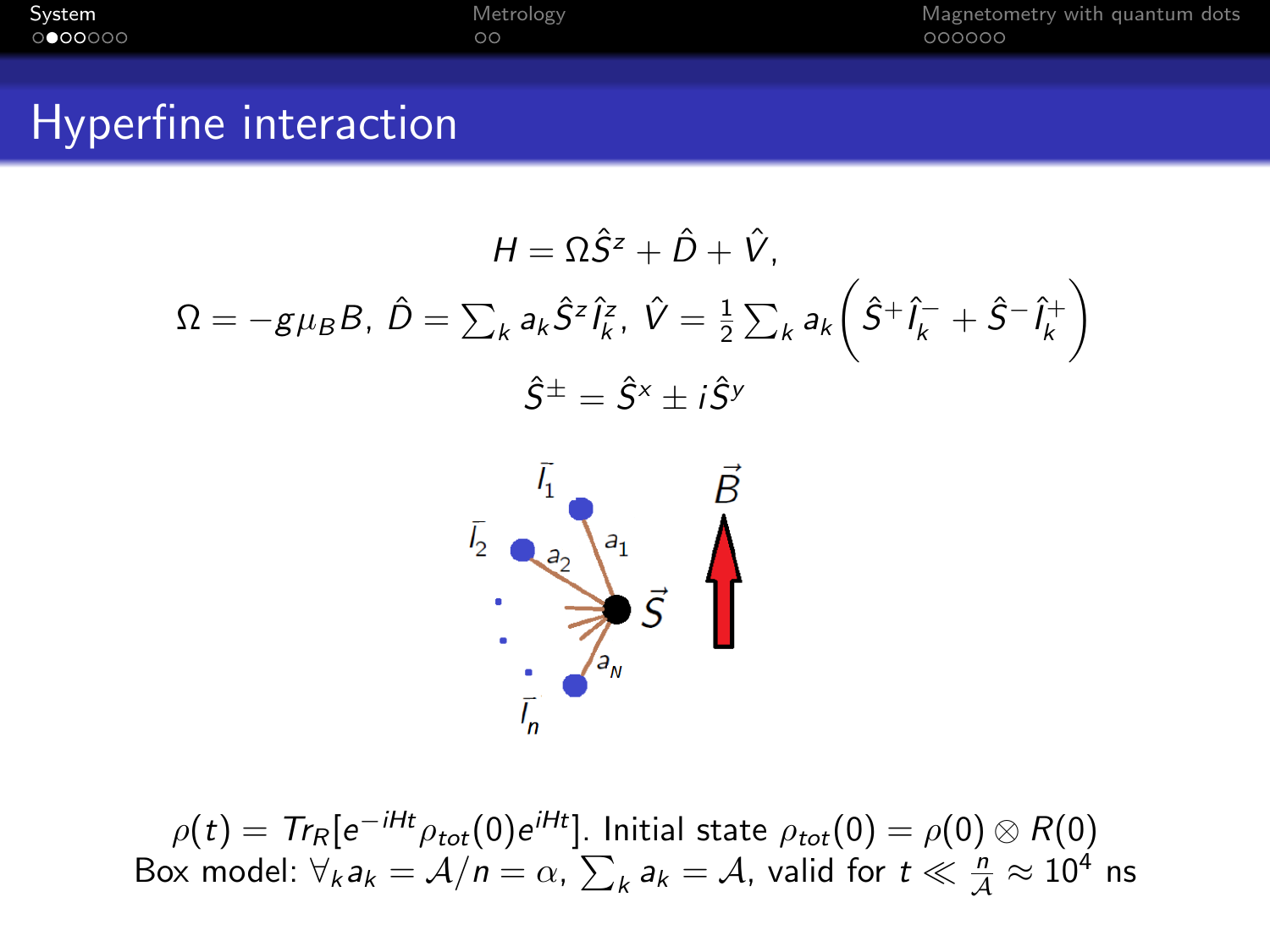| System  | Metrology | Magnetometry with quantum dots |
|---------|-----------|--------------------------------|
| 0000000 | oo        | 000000                         |
|         |           |                                |

Box model: 
$$
\forall_k a_k = \alpha
$$
:  
\n
$$
H = \Omega S^z + \alpha S^z I^z + \frac{\alpha}{2} (S^+ I^- + S^- I^+)
$$

with  $I = \sum_{k} I_k$  and its projection  $I^z$ ,

with eigenstates  $\ket{K,m}$  and associated eigenvalues  $\sqrt{K(K+1)}$  and  $m$ 

$$
R(0)=P_{K,m}|K,m\rangle\langle K,m|,
$$

$$
\rho(t) = \sum_{i=1}^{4} K_i \rho(0) K_i^{\dagger},
$$
  

$$
\sum_i K_i^{\dagger} K_i = \mathbb{I} \text{ and } K_i > 0
$$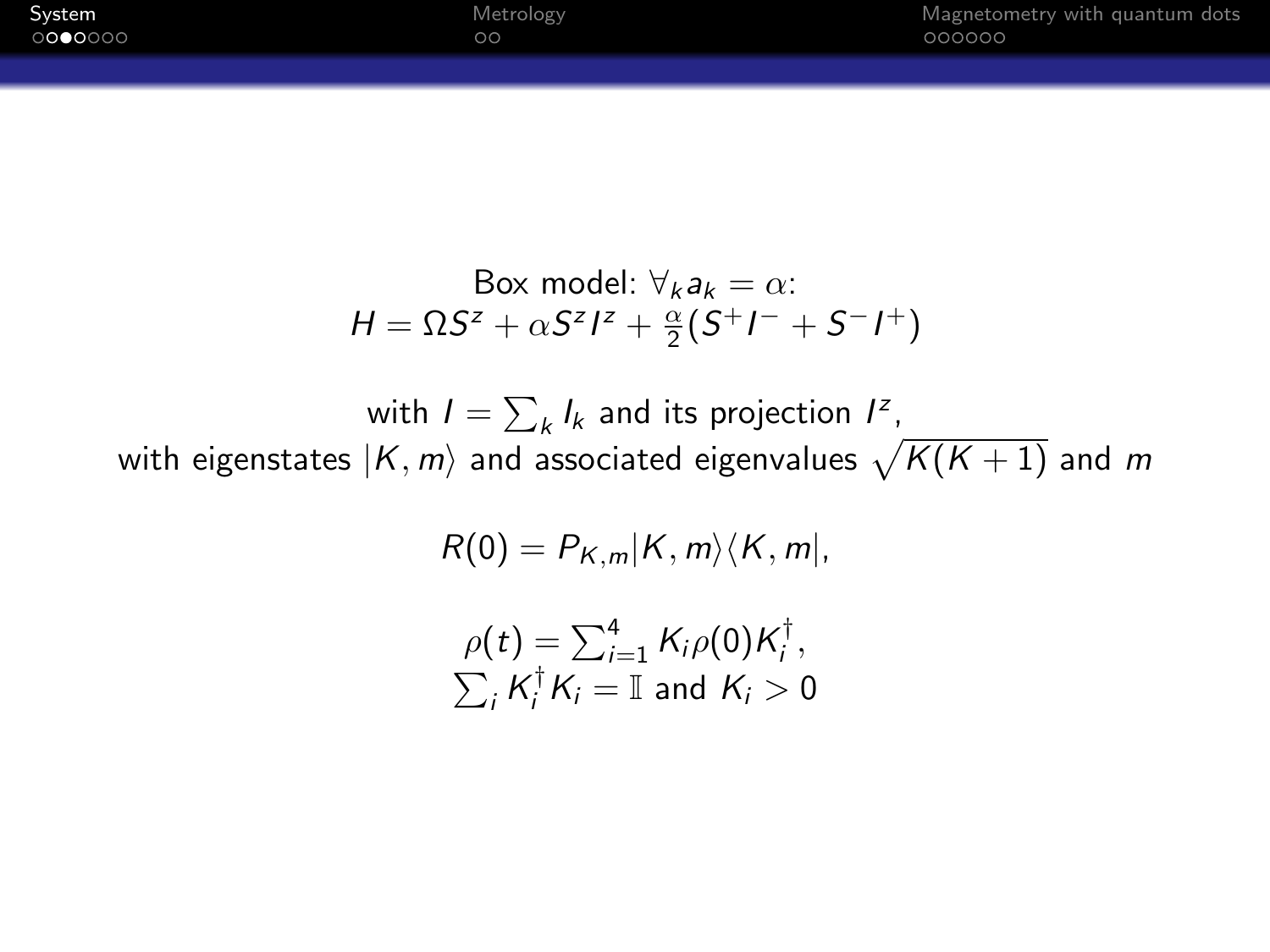| System  | Metrology | Magnetometry with quantum dots |
|---------|-----------|--------------------------------|
| 0000000 | DС        | 000000                         |
|         |           |                                |

$$
\rho(t) = \sum_{i=1}^{4} K_{i}\rho(0) K_{i}^{\dagger},
$$
  
\n
$$
S^{z}|0\rangle = \frac{1}{2}|0\rangle, S^{z}|1\rangle = -\frac{1}{2}|1\rangle,
$$
  
\n
$$
K_{1} = \sqrt{1 - A}|0\rangle\langle 1|, K_{2} = \sqrt{1 - A}|1\rangle\langle 0|,
$$
  
\n
$$
K_{3} = \frac{1}{\sqrt{2}}\sqrt{A + |E|}\left[\frac{|E|}{E}|0\rangle\langle 0| + |1\rangle\langle 1|\right], K_{4} = \frac{1}{\sqrt{2}}\sqrt{A - |E|}\left[-\frac{|E|}{E}|0\rangle\langle 0| + |1\rangle\langle 1|\right]
$$
  
\n
$$
A(B, t, \alpha) = \sum_{K_{m}} P_{K, m}|X_{K, m}(t)|^{2},
$$
  
\n
$$
E(B, t, \alpha) = \sum_{K_{m}} P_{K, m}X_{K, m}(t)X_{K, m-1}(t),
$$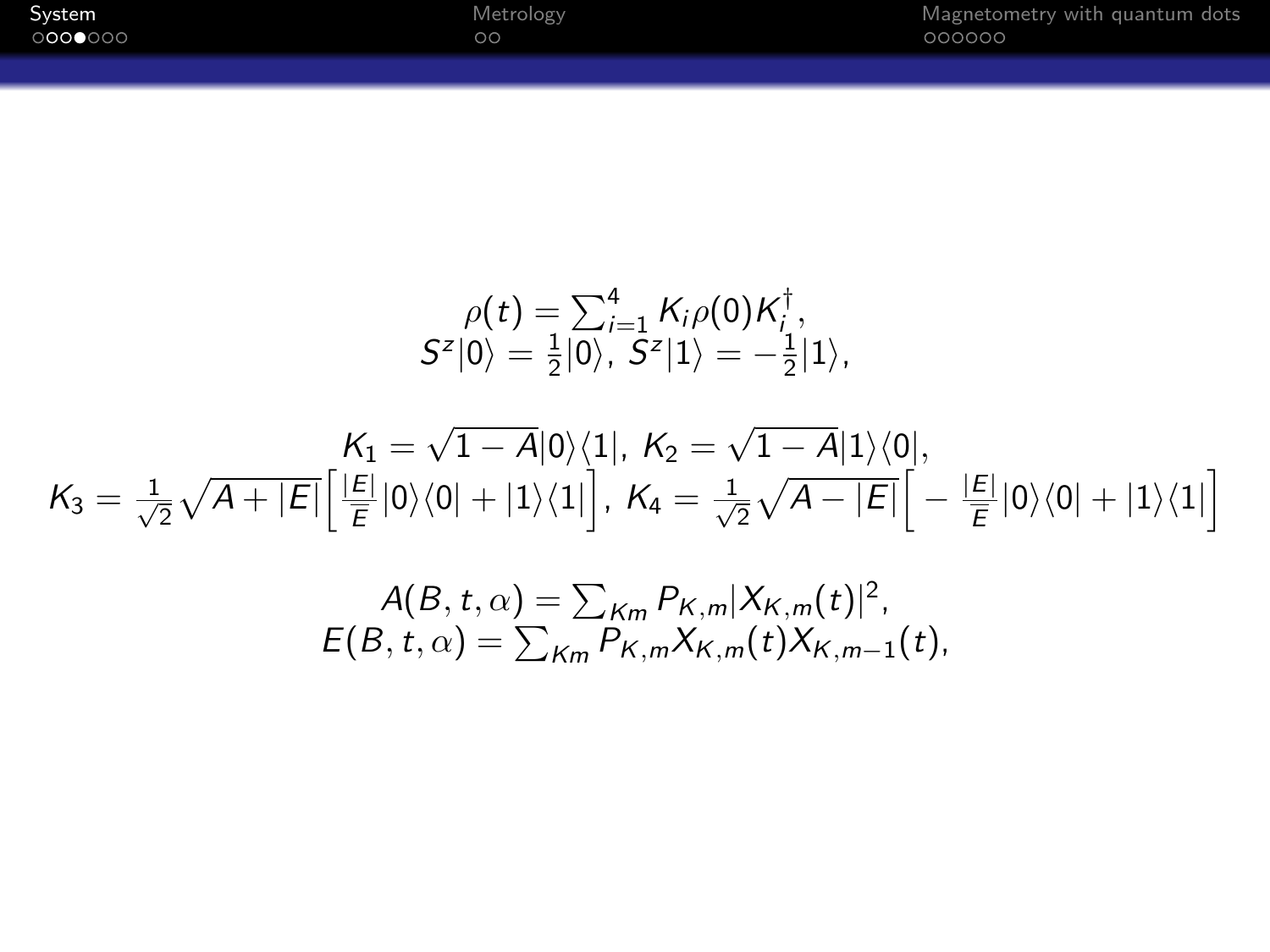| System  | Metrology | Magnetometry with quantum dots |
|---------|-----------|--------------------------------|
| 0000000 | $\circ$   | 000000                         |
|         |           |                                |

$$
\rho_B(t) = \Lambda_{B,t}(\rho^N(0)) = \sum_{i_1,\ldots,i_N=1}^4 K_{i_1} \otimes \cdots \otimes K_{i_N} \rho^N(0) K_{i_1}^{\dagger} \otimes \cdots \otimes K_{i_N}^{\dagger}
$$

#### **Definition**

State  $\rho_{AB}$  on a space  $\mathcal{H}_A\otimes\mathcal{H}_B$  is separable if it can be represented by  $\rho_{AB}=\sum_i p_i \rho_A^i\otimes\rho_B^i$ ,  $\sum_i p_i=1$ ,  $\forall_i p_i>0$ , where  $\rho_A^i$ and  $\rho^i_B$  are states on  $\mathcal{H}_A$  and  $\mathcal{H}_B$ . Otherwise, it is entangled.

Measure of two-body entanglement: concurrence  $C(\rho_{AB})$  [1]:

$$
C(\rho_{AB}) = 0 \Leftrightarrow \rho_{AB} \text{ is separable}
$$
  
\n
$$
C(\rho_{AB}) = \max\{0, \lambda_1 - \lambda_2 - \lambda_3 - \lambda_4\}, \text{ where } \lambda_1, ..., \lambda_4 \text{ are square roots of eigenvalues of } \rho_{AB} \tilde{\rho}_{AB}, \tilde{\rho}_{AB} = Y \otimes Y \rho_{AB}^* Y \otimes Y.
$$
  
\n
$$
|S\rangle = \frac{1}{\sqrt{2}} \left(|01\rangle + |10\rangle\right)
$$
  
\n
$$
\rho(0) = |S\rangle\langle S|.
$$

<sup>[1]</sup> S. Hill, W. K. Wooters, Physical Review Letters 78, 5022 (1997)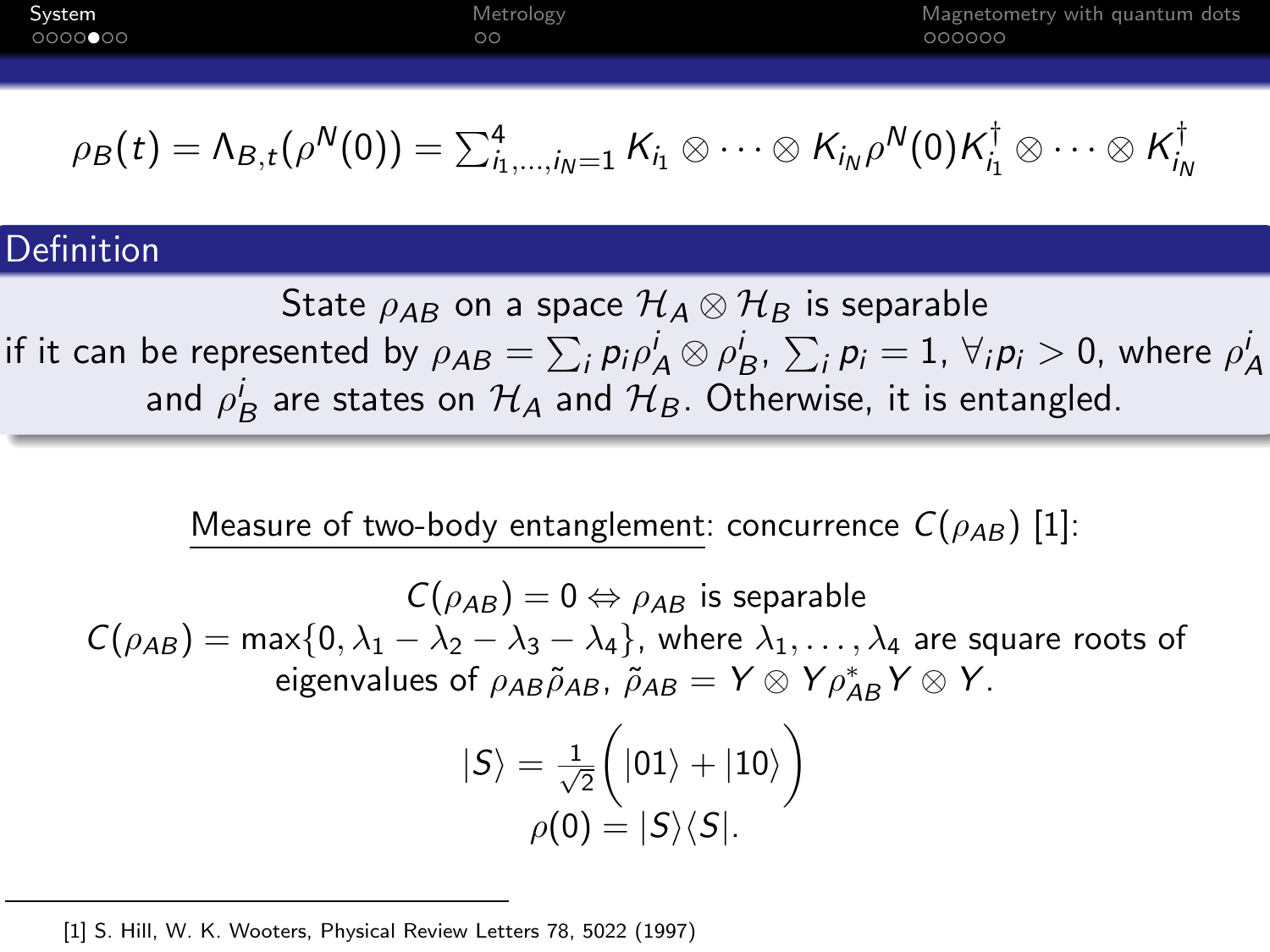$\circ$ 

[System](#page-1-0) [Metrology](#page-9-0) [Magnetometry with quantum dots](#page-11-0)

## 2 Dots: Entanglement evolution



 $B=0$  mT (red),  $B=11$  mT (green),  $B=16.5$  mT (blue),  $B=20$  mT (pink),  $B=1$  T (lightblue)

$$
C(\rho_{AB})=2\max\{0,|\rho_{01,10}|-\sqrt{\rho_{00,00}\rho_{11,11}}\}
$$

 $g\mu_B B \gg \mathcal{A} \Rightarrow$  dephasing,  $|\rho_{01,10}(t)|=e^{-t^2/T_2^{*2}},\; T_2^*=\sqrt{\frac{6}{I(I+1)}}$ *√* n*/A* = 12*.*36 ns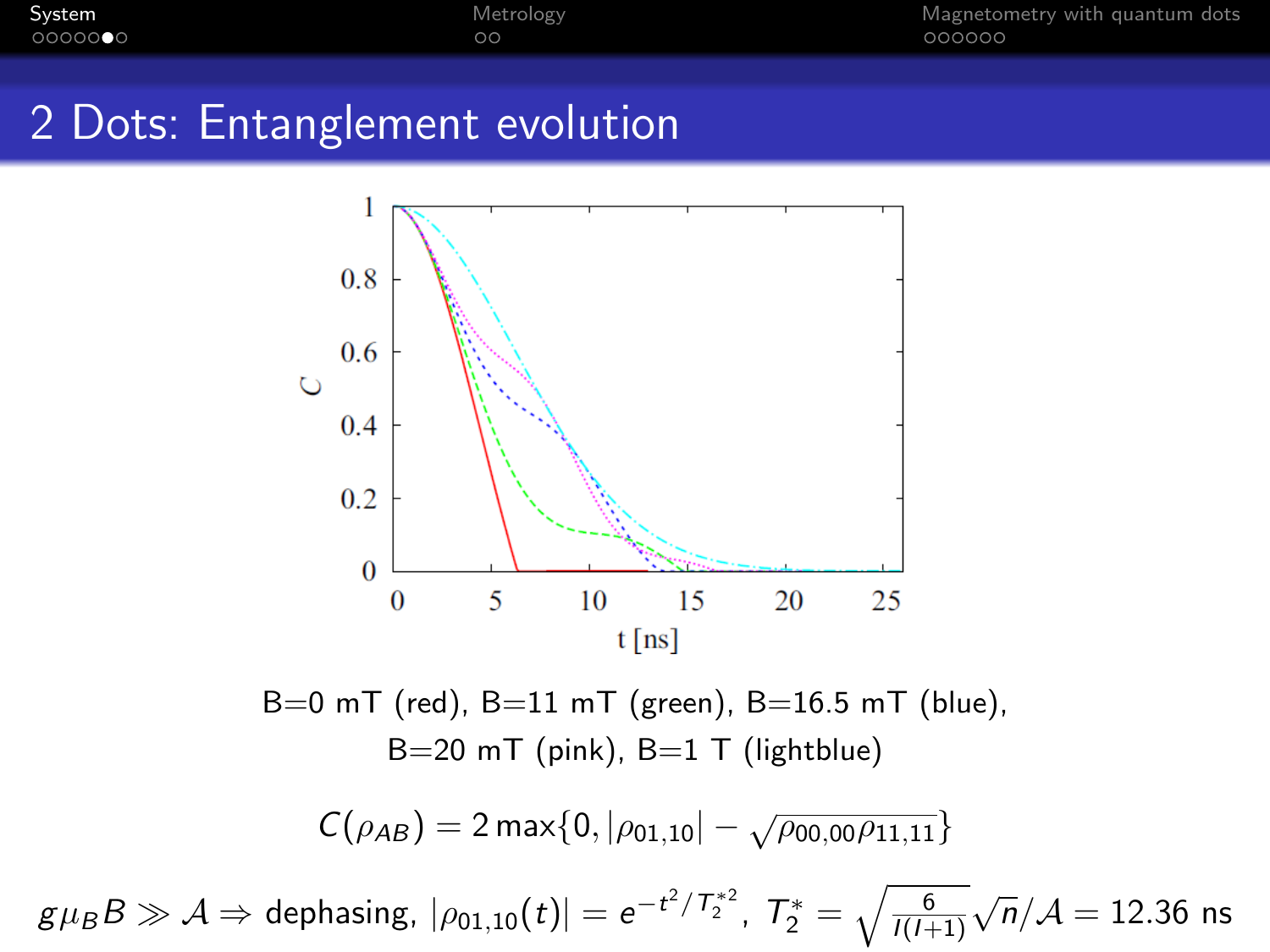$\circ$ 

[System](#page-1-0) [Metrology](#page-9-0) [Magnetometry with quantum dots](#page-11-0)

## 2 Dots: Time of suddent death vs B



bistochastic channels *⇒* subsystems remain maximally mixed *⇒ ⇒* state diagonal in Bell basis

P. Mazurek, K. Roszak, R. Chhajlany, P. Horodecki, Physical Review A 89, 062318 (2014)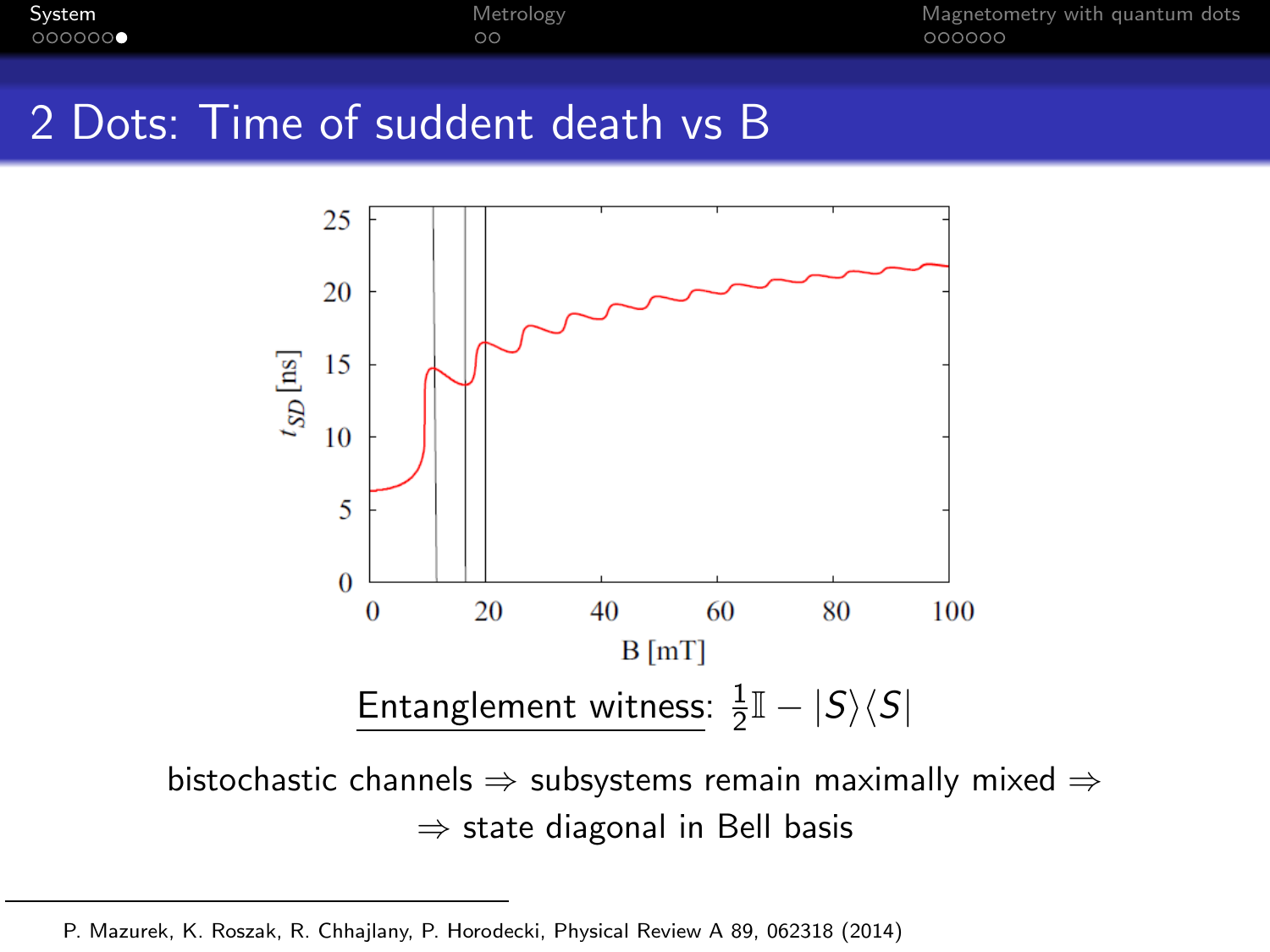| System  | Metrology |
|---------|-----------|
| 0000000 | 00        |

#### Bayesian metrology

$$
\rho_B(t)=\textstyle\sum_{i_1,\dots,i_N=1}^4 K_{i_1}\otimes\dots\otimes K_{i_N}\rho^N(0)K_{i_1}^\dagger\otimes\dots\otimes K_{i_N}^\dagger
$$

 $f$  family of states for given  $t$ :  $\{\rho_B\}$  with prior distribution  $p(B) = \frac{1}{\Delta B_{prior}\sqrt{2\pi}}e^{-\frac{-(B-B_0)}{2\Delta^2 B_{prior}}}$ ) 2

POVM measurements  $\{\Pi_{\tilde{B}}\}$ , with outcomes  $\tilde{B}$ .

$$
\Delta^2 B_{\text{est}} = \int dB d\tilde{B} \rho(B, \tilde{B})(B - \tilde{B})^2
$$

$$
\rho(B, \tilde{B}) = \rho(B) \text{Tr}(\rho_B \Pi_{\tilde{B}}).
$$

von Neumann measurement:  $\mathcal{L} = \sum_{\tilde{B}} \tilde{B} \Pi_{\tilde{B}}.$ 

$$
\Delta^2 B_{prior} - \Delta^2 B_{est} = \text{Tr}(\bar{\rho}L^2) - B_0^2
$$
  
where  $\bar{\rho} = \int dB \rho(B) \rho_B$  and  
 $\frac{1}{2}(L\bar{\rho} + \bar{\rho}L) = \bar{\rho}',$  with  $\bar{\rho}' = \int dB \rho(B) \rho_B B$ .

C.W. Helstrom, *Quantum detection and estimation theory, (1976)*

K. Macieszczak, M. Fraas, and R. Demkowicz- Dobrzański, New Journal of Physics 16, 113002 (2014)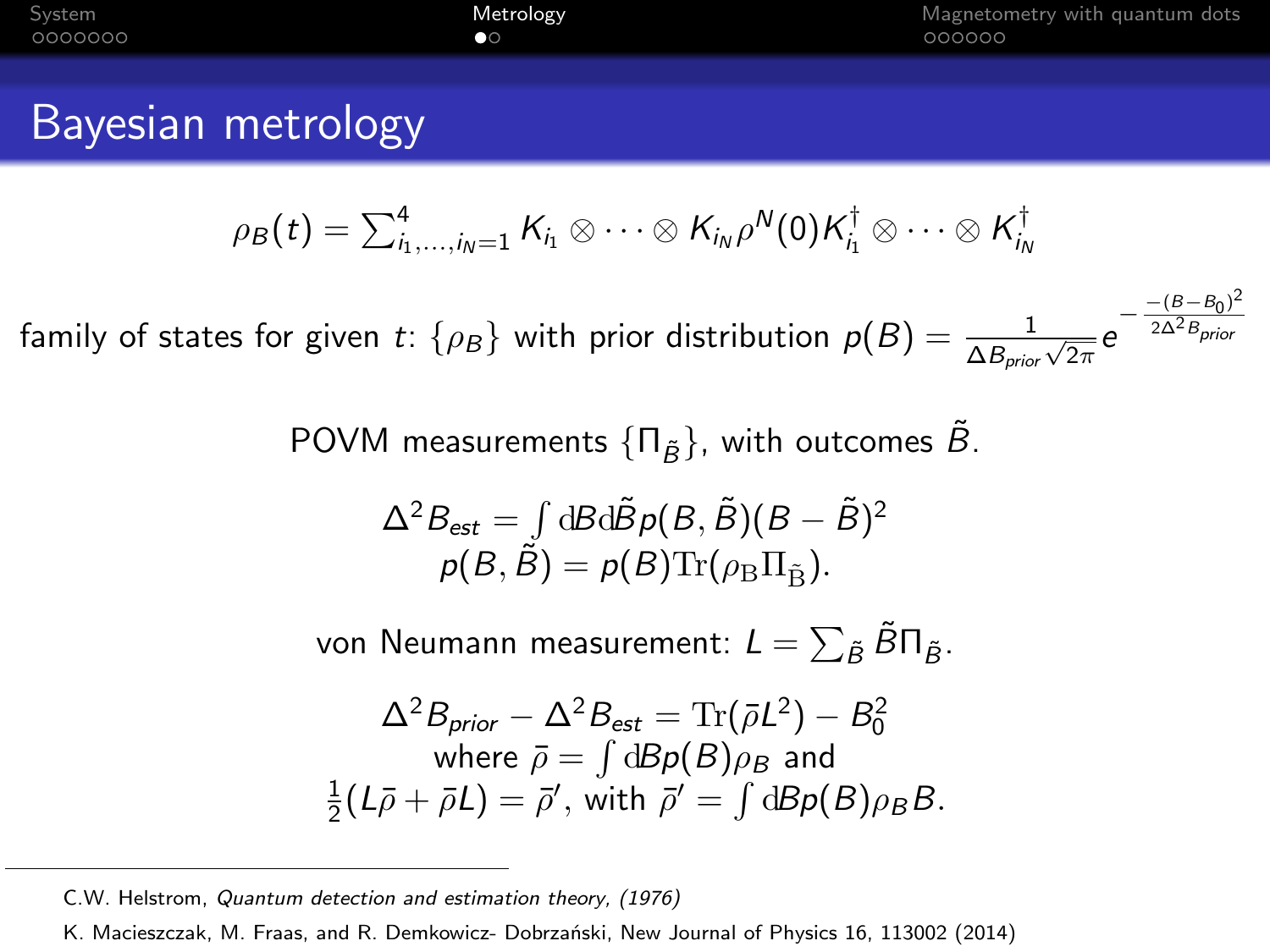<span id="page-9-0"></span>[System](#page-1-0) [Metrology](#page-9-0) [Magnetometry with quantum dots](#page-11-0)

# Optimizing over L and *ρ* <sup>N</sup>(0) for given t

finding optimal *L* for given 
$$
\rho
$$
:  
\n
$$
\Delta^2 B_{\text{est}} = \Delta^2 B_{\text{prior}} + B_0^2 + \text{Tr} \Big[ \int d\mathcal{B} \rho(\mathcal{B}) \Lambda_{\mathcal{B}}(\rho) (L^2 - 2\mathcal{B}L) \Big]
$$
\nfinding optimal  $\rho$  for given *L*:  
\n
$$
\Delta^2 B_{\text{est}} = \Delta^2 B_{\text{prior}} + B_0^2 + \text{Tr} \Big[ \rho \underbrace{\int d\mathcal{B} \rho(\mathcal{B}) \Lambda_{\mathcal{B}}^*(L^2 - 2\mathcal{B}L)}_{O} \Big]
$$

K. Macieszczak, M. Fraas, and R. Demkowicz- Dobrzański, New Journal of Physics 16, 113002 (2014)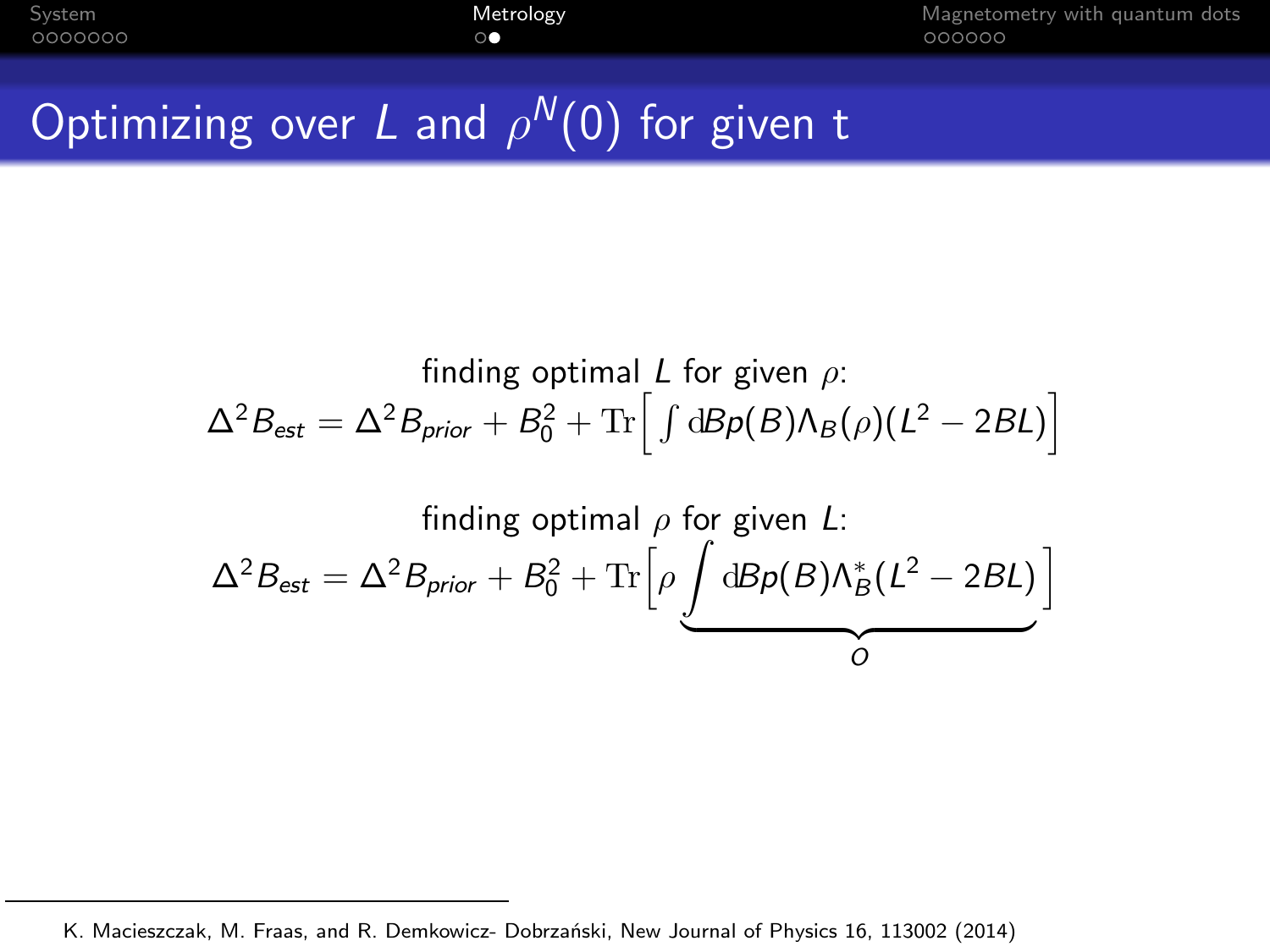<span id="page-10-0"></span>



'Phase *k*' (green) vs. 'population *⊥*' (purple) strategy.  $B_0 = 7$  mT and  $\Delta B = 4$  mT. Revival of coherences due to memory effects, no e<sup>igµBBt</sup> dependency in coherences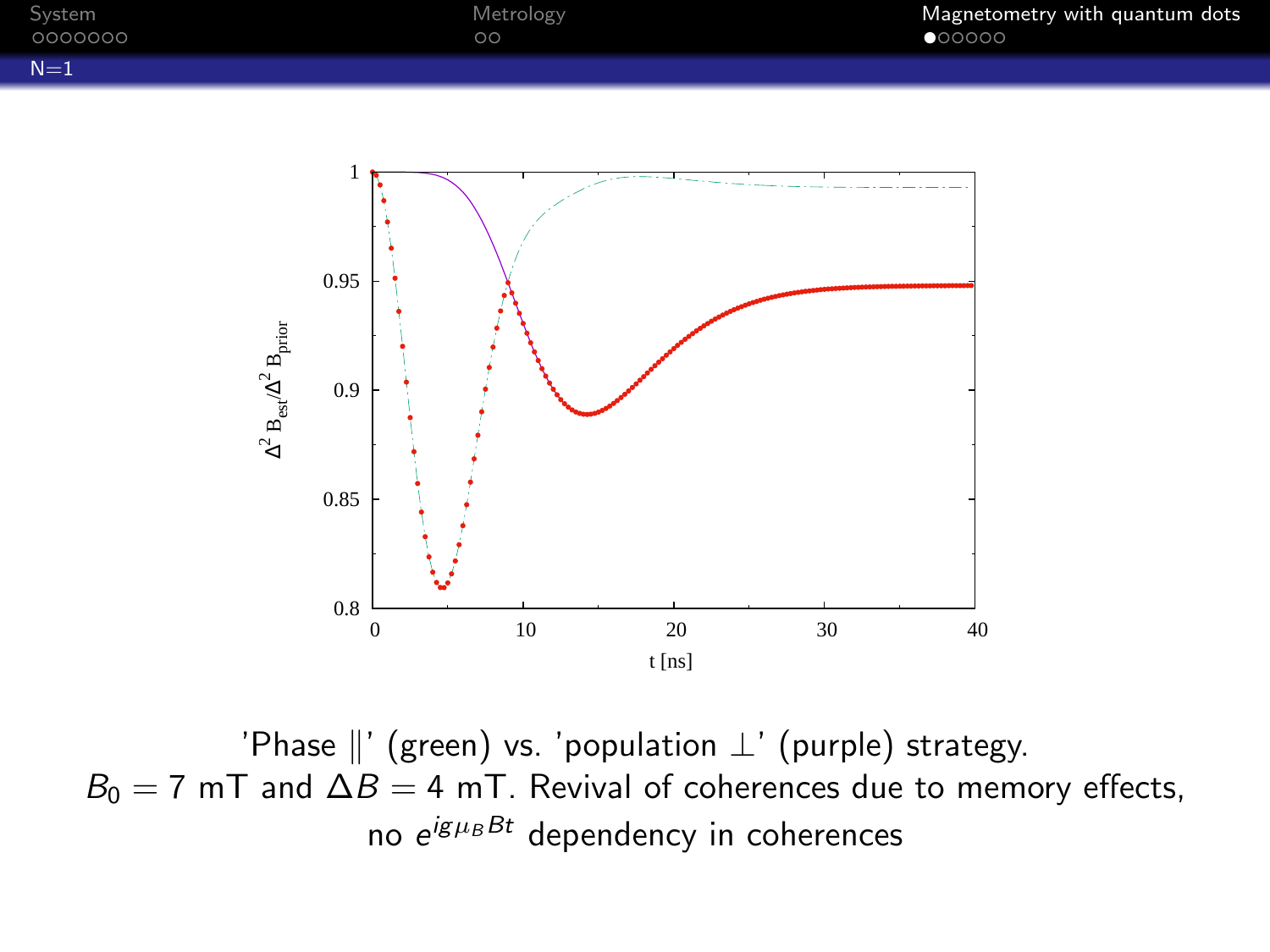<span id="page-11-0"></span>

| System<br>0000000 | Metrology<br>$\circ$ | Magnetometry with quantum dots<br>000000 |
|-------------------|----------------------|------------------------------------------|
| $N=1$             |                      |                                          |
|                   |                      |                                          |

- (a)  $\Delta B_{\text{prior}} = 1 \text{ mT}$
- (b)  $\Delta B_{prior} = 4$  mT
- (c)  $\Delta B_{\text{prior}} = 10 \text{ mT}$
- high magnetic fields  $(B>\frac{N\alpha}{g\mu_B})$ :  $A(t)=1$ ,  $E(t)=\exp (i g \mu_B B t) \exp (-\left(\frac{t}{\mathcal{T}_{\gamma}^*}\right)^2)$ 2 optimal Bloch vector *⊥* B*~* optimal observable *⊥* B*~* and Bloch vector
- $\frac{1}{\beta}$  medium magnetic fields  $\frac{N\alpha}{g\mu_B} > B_0 > \frac{\sqrt{N}\alpha}{g\mu_B}$ phase regime vs. population regime optimal Bloch vector  $\parallel$  B optimal observable  $\parallel$   $\overline{B}$
- small magnetic fields  $\frac{\sqrt{N}\alpha}{g\mu_B}>B_0$  : only phase regime;  $A(B, t, \alpha) = A(-B, t, \alpha)$

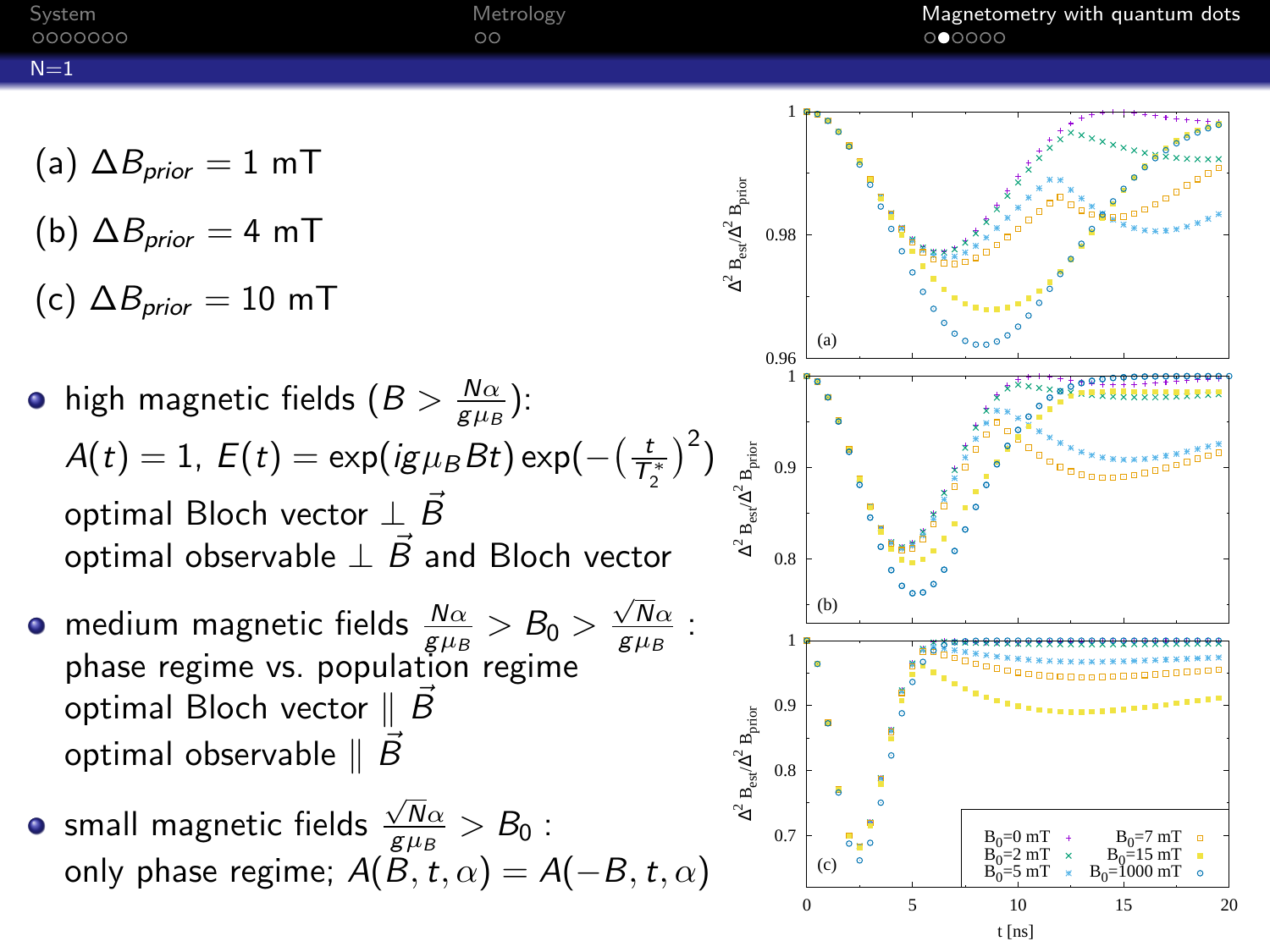<span id="page-12-0"></span>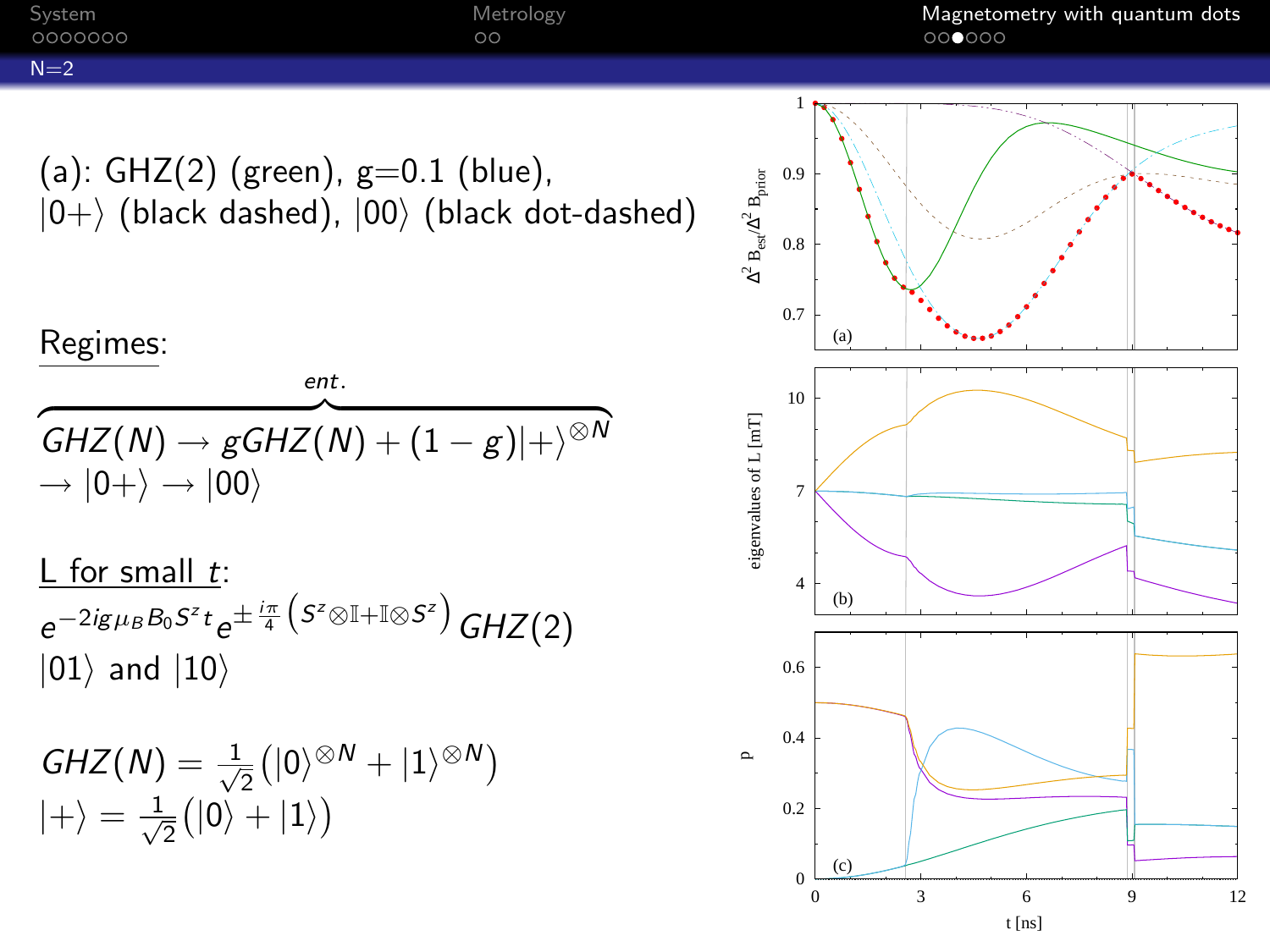<span id="page-13-0"></span>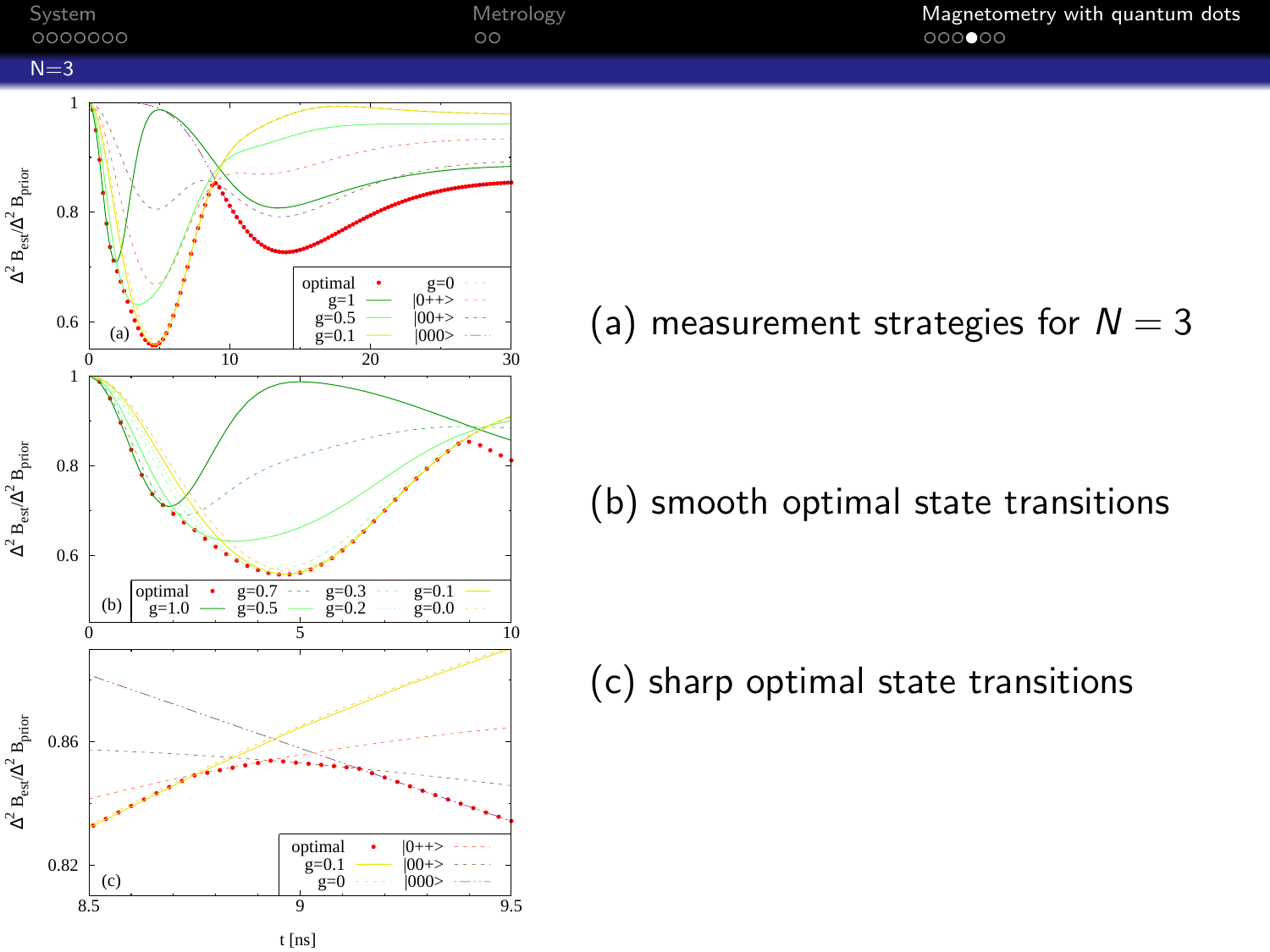[System](#page-1-0) and the [Metrology](#page-9-0) [Magnetometry with quantum dots](#page-11-0)<br>
Magnetometry with quantum dots<br>  $\bigcirc$ 

### Comparision for different N



 $B_0 = 7$  mT,  $\Delta B = 4$  mT

Global minima for  $\Delta B = 1$  mT (dashed)  $\Delta B = 4$  mT (solid)  $\Delta B = 10$  mT (dot-dashed)

 $B_0 = 0$  (red) and  $B_0 = 1$  T (blue)